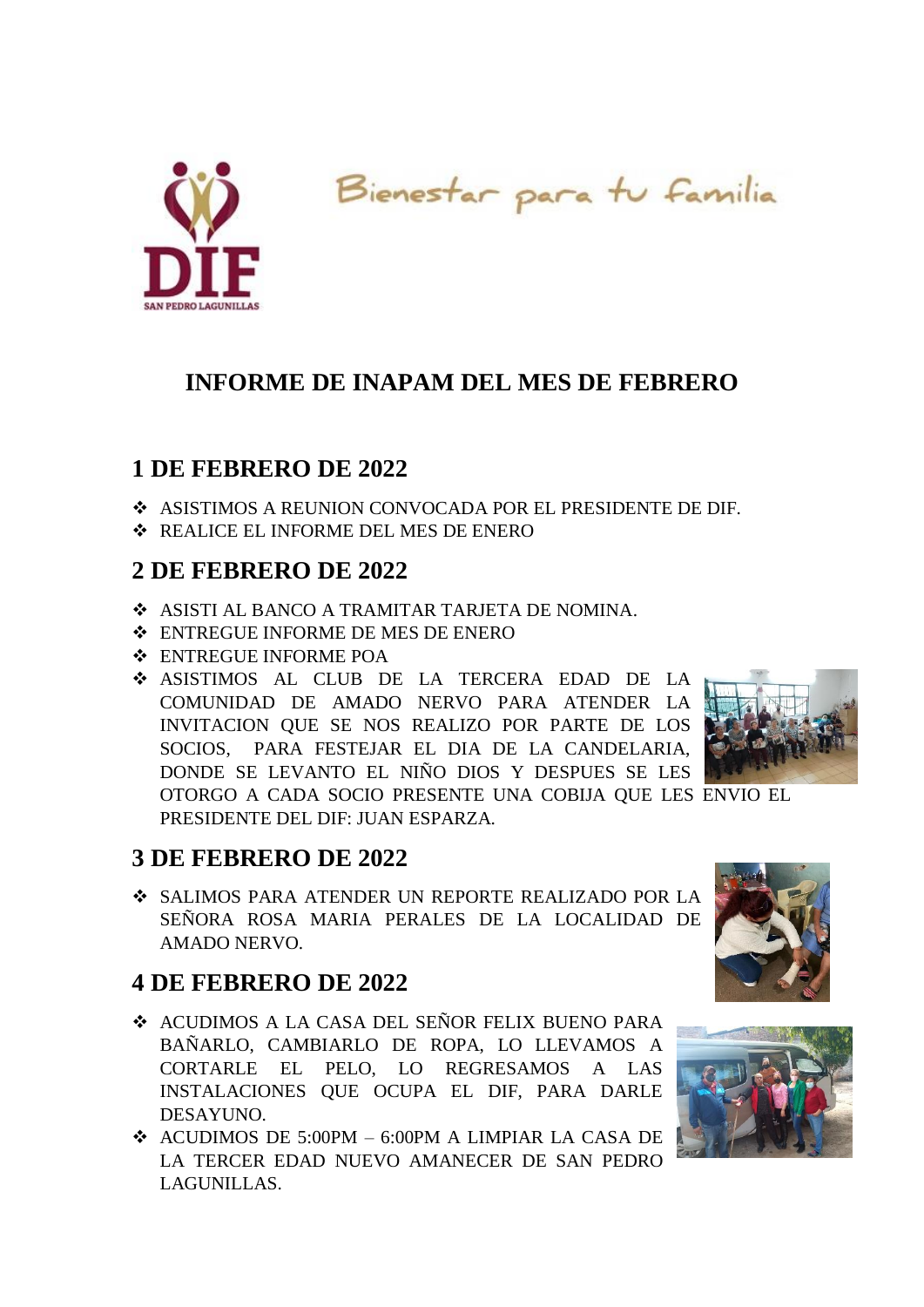### **8 DE FEBRERO DE 2022**

- ASISTIMOS A LA CIUDAD DE COMPOSTELA A LLEVARLE MEDICAMENTO A LA SEÑORA JOSEFINA FRANCO AL HOSPITAL
- LLEVAMOS LA SAGRE DE LA SEÑORA JOSEFINA FRANCO AL LABORATORIO PARA SU ANALISIS.

### **9 DE FEBRERO DE 2022**

 ASISTIMOS A PINTAR LA CASA DE LA TERCER EDAD DE LA LOCALIDAD DE TEQUILITA.

#### **10 DE FEBRERO DE 2022**

APOYO EN ACTIVIDADES PARA EL EVENTO DE 14 DE FEBRERO.

### **11 DE FEBRERO DE 2022**

- **❖ REALICE CREDENCIALES**
- ASISTI A REGAR LAS PLANTAS Y LIMPIAR LA CASA DE LA TERCERA EDAD DE SAN PEDRO LAGUNILLAS NUEVO AMANECER.

#### **14 DE FEBRERO DE 2022**

- REALIZAMOS TRIPTICOS PARA PROMOCIONAR LOS SERVICIO QUE SE ENCUENTRAN EN EL DIF. Y LAS DISTINTAS COORDINACIONES QUE EN EL SE ENCUENTRAN.
- ASISTIMOS A ENTREGAR UN DETALLE DEPARTE DEL DIF. A LAS PERSONAS POR EL DIA DEL AMOR Y LA AMISTAD.

### **15 DE FEBRERO DE 2022**

- REALICE DETALLES PARA LOS SOCIOS DE LA TERCERA EDAD DE LA LOCALIDAD DE AMADO NERVO.
- **❖ REALICE CREDENCIALES**

#### **16 DE FEBRERO DE 2022**

- APOYO EN ELAREA DE ALIMENTOS ( EMBOLSAR Y CARGAR DESPENSAS)
- ENTREGA DE COBIJAS EN EL DIF.
- **❖ RECIBIMOS CAPACITACION DE INEGI**

#### **17 DE FEBRERO DE 2022**

- APOYO EN EL AREA DE ALIMENTOS (EMBOLSAR DESPENSAS Y CARGAR)
- APOYO EN LA COOORDINACION DE PAMAR Y SIPINNA



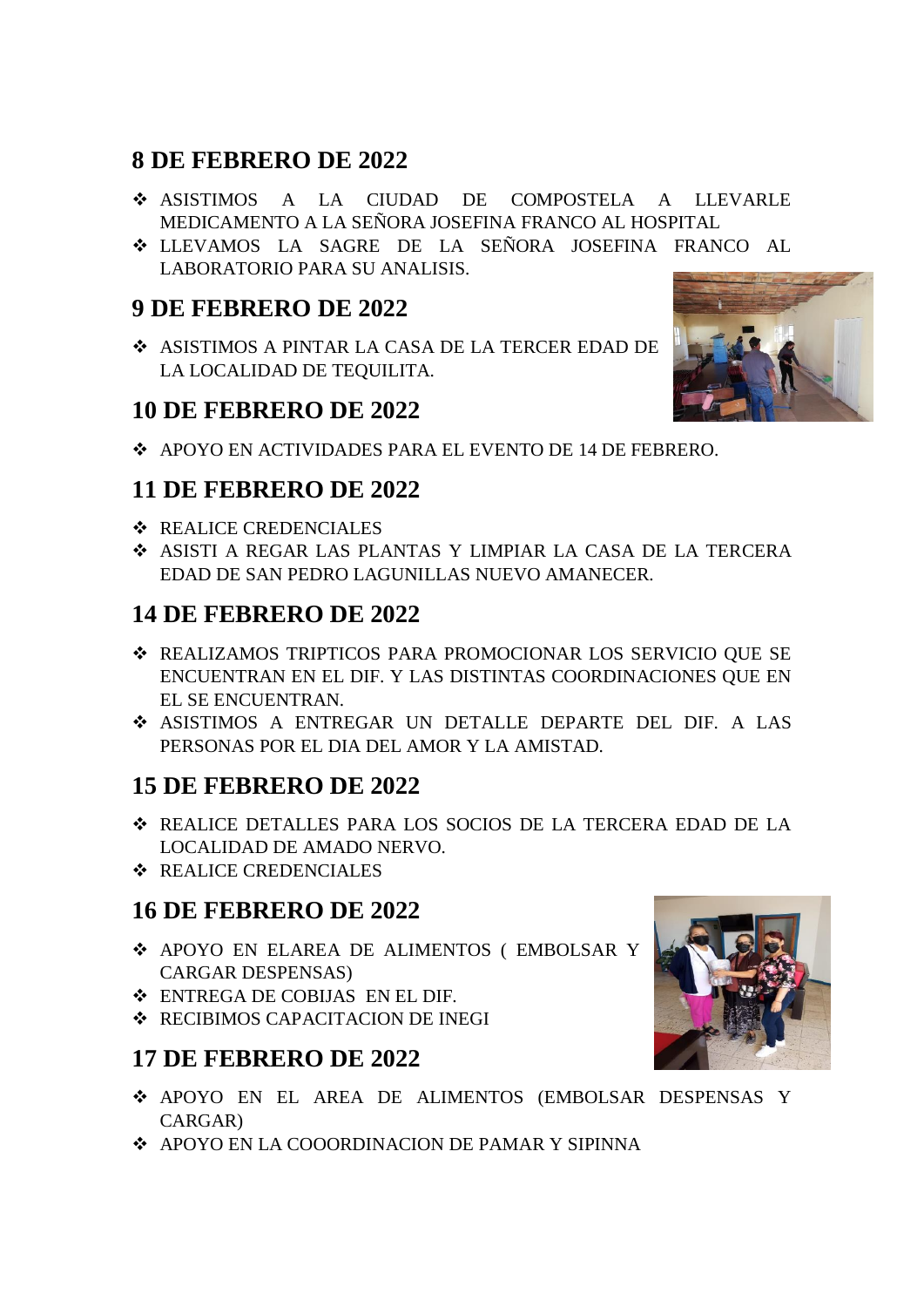- ASISTIMOS A LA COMUNIDAD DE AMADO NERVO PARA ATENDER LA INCITACION QUE RECIBIMOS DE PARTE DE LOS SOCIOS DE LA TERCERA EDAD PARA FESTEJAR EL 14 DE FEBRERO.
- ASISTIMOS A ENTREGAR BASTON LA SEÑORA DOMITILA SOLIS GONZALEZ DE LA LOCALIDAD DE TEQUILITA.

# **18 DE FEBRERO DE 2022**

- APOYO EN EL AREA DE ALIMENTOS ( LIMPIAR DONDE ESTABAN LAS DESPENSAS)
- **❖ REALIZACION DE CREDENCIALES**
- $\div$  **LIMPIEZA DE LA CASA DE LA TERCERA EDAD.**

## **21 DE FEBRERO DE 2022**

- ACUDI A LA LOCALIDAD DE CERRO PELON PARA DARLE SOLUCION A UN REPORTE REALIZADO POR LA SEÑORA MARIA ENGRACIA JARA ROJAS.
- ACUDI CON LA SEÑORA MAYRA ALEJANDRA BAÑUELOS JUEZA DE LA LOCALIDAD DE CERRRO PELON PARA RECABAR DOCUMENTACION QUE NECESITABA LULA EN EL AREA DE ALIMENTACIONY COBIJAS ENTREGADAS.
- **EXALIZACION DE CREDENCIALES**

### **22 DE FEBRERO DE 2022**

 ASISTIMOS A LAS INSTALACIONES DEL DIF. ESTATAL PARA RECIBIR CURSO TALLER LLAMADO**" CONECTANDOME CON MI MUNDO"** IMPARTIKDO POR EL PSICOLOGO MANUEL ESPINOZA.

## **23 DE FEBRERO DE 2022**

**❖ REALICE CREDENCIALES** 

## **24 DE FEBRERO DE 2022**

- ASISTIMOS A LIMPIAR CASA DE LA TERCERA EDAD FLOR DEL EJIDO DE LA LOCALIDAD DE TEQUILITA.
- **❖ REALICE CREDENCIALES**

## **25 DE FEBRERO DE 2022**

 ASISTI ATENDER REPORTE ANONIMO ACERCA DE UNA SEÑORA QUE GRITABA QUE TENIA HAMBRE. VERIFIQUE QUE PRECISAMENTE EN EL DOMICILIO JOSE CEBALLOS 66 VIVE UNA SEÑORA CON EL NOMBRE DE IGNACIA RANGEL Y LA QUE PUEDE COBRAR SU PENSION EN CASO DE QUE